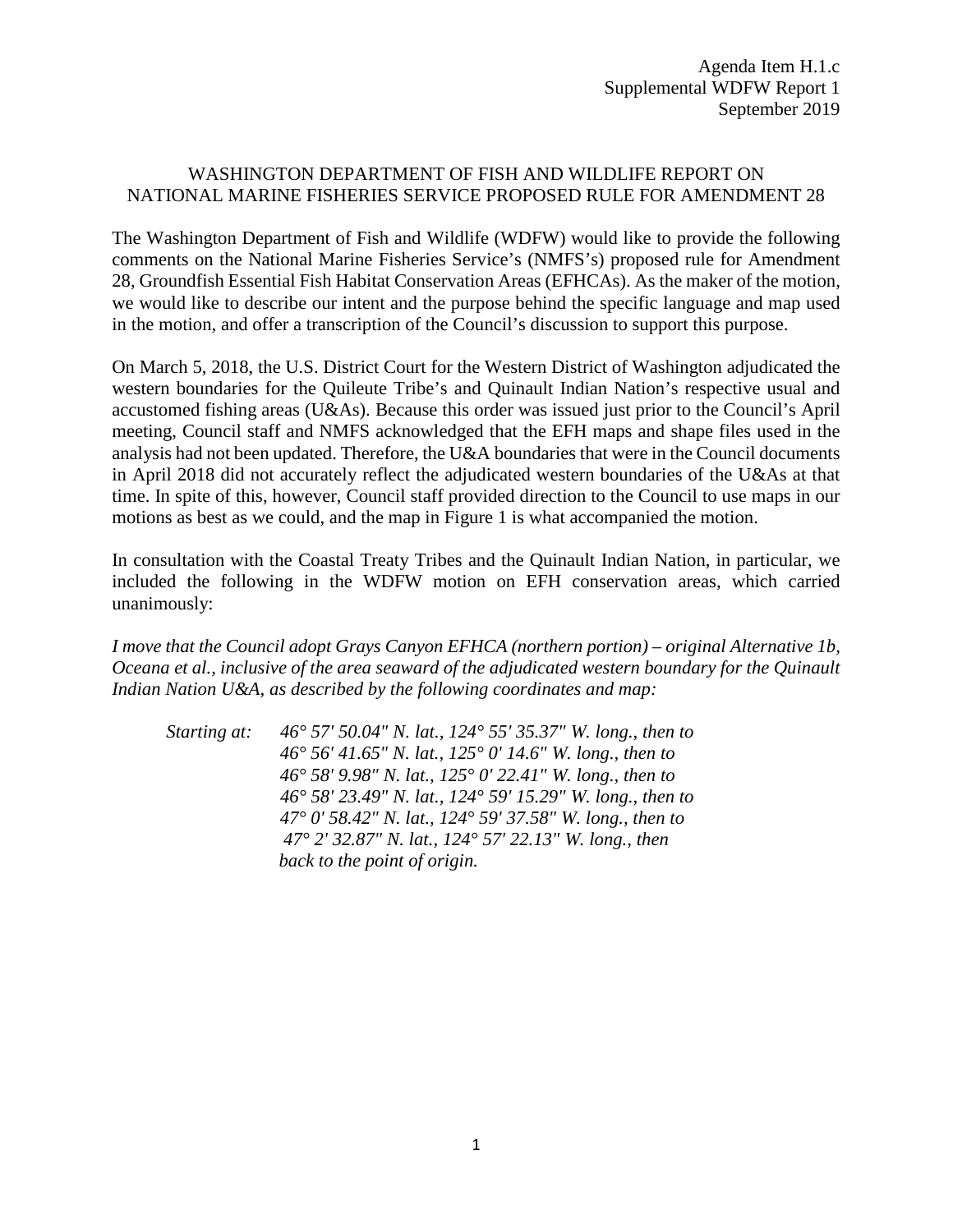Figure 1. is the Grays Canyon Northern modification, as shown in WDFW motion, April 2018.



It is important to note that the initial part of the motion refers to the original Alternative 1b, Oceana et al., as the area that the Council was adopting. As such, the area covered in Alternative 1b was intended to be the underlying conservation area, which would extend eastward and adjoin the adjudicated western boundary for the Quinault Indian Nation U&A. Figure 2 displays the entire area covered by the original Alternative 1b.

As we did not have access to the shape file for the original Alternative 1b to display the full extent of the area in April 2018 and the tribal U&A boundaries had not been updated to reflect the most recent court decision, WDFW used the shape file provided by NMFS (Figure 1) in the motion to demonstrate that the intent was to have the eastern boundary of the Grays Canyon EFHCA adjoin the adjudicated western boundary for the Quinault U&A. This was clearly understood by Sheila Lynch, NOAA General Counsel, who predicated her question to me with a statement to that effect (see Attachment 1, which is a transcription of the Council's discussion of the action). However, while the adjudicated western boundary for the Quinault's U&A had not been mapped, given our collective understanding of the court order, we understood it to be eastward of the U&A boundary in the NMFS shape file, but not so far east as to be eastward of Alternative 1b.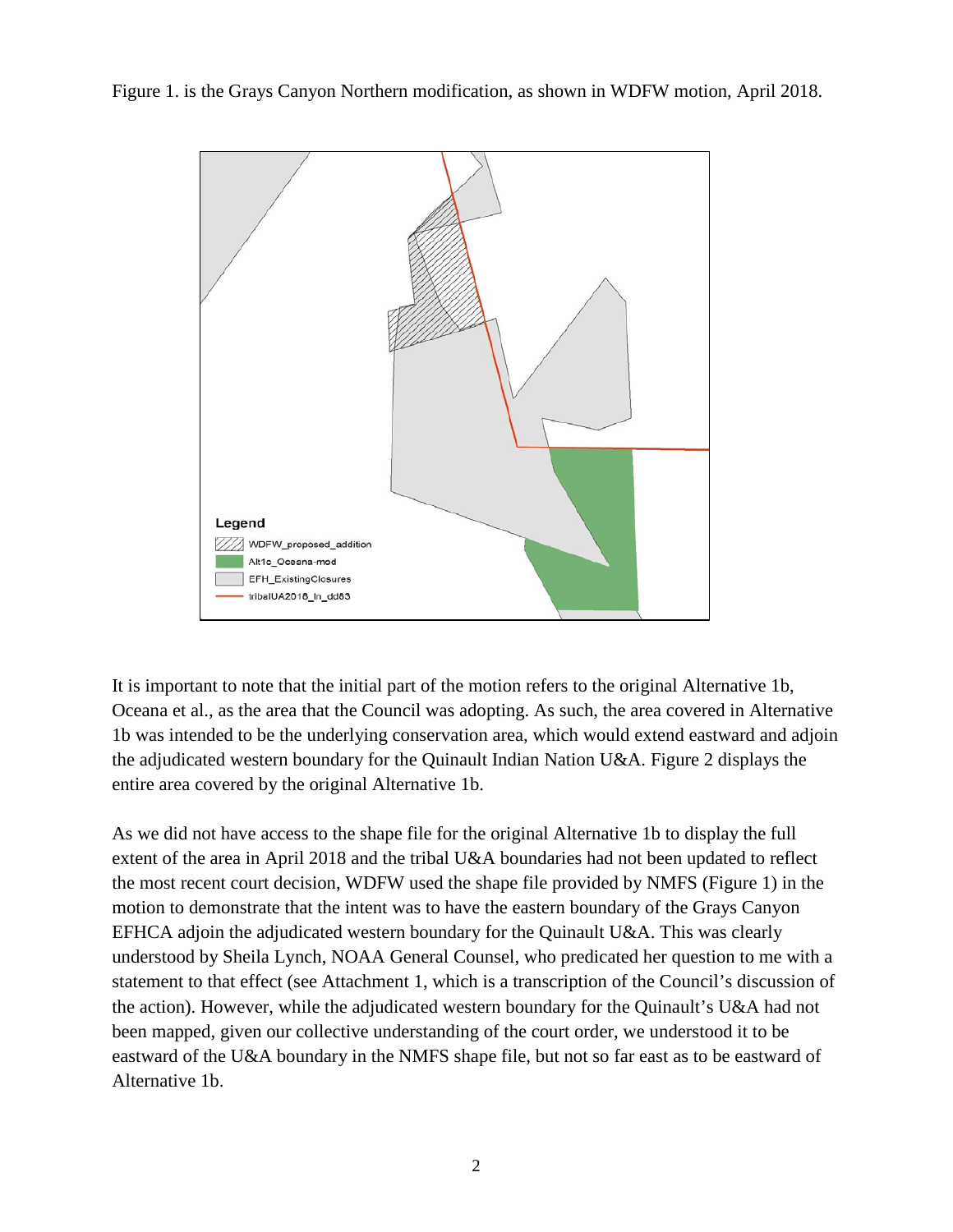

Figure 2. Illustration of the Grays Canyon northern and southern modifications (outlined in green) proposed by Oceana et al., that was considered under Alternative 1b (Agenda Item F.5.s, [EFH/RCA Project Team Report 1, April 2016\)](http://www.pcouncil.org/wp-content/uploads/2016/03/F5a_EFHandRCA_ProjectTeam_Rpt_APR2016BB.pdf). Coordinates for the entire modified Grays Canyon from the Oceana et al. proposal are shown in Table 1.

Table 1. Longitude and latitude coordinates for a modified Grays Canyon EFHCA proposed by Oceana et al.

|  | BT Closure, Grays Canyon EFH<br><b>Conservation Area</b><br><b>Grays Canyon</b><br><b>Modification</b> | -124 48.39305448  | 46 54.440380236  |                 |
|--|--------------------------------------------------------------------------------------------------------|-------------------|------------------|-----------------|
|  |                                                                                                        |                   | -124 48.39305988 | 46 54.440440572 |
|  |                                                                                                        |                   | $-124$ 48.36     | 46 54.450000006 |
|  |                                                                                                        | -124 48.39305448  | 46 54.440380236  |                 |
|  |                                                                                                        | -124 47.7543495   | 46 47.358561966  |                 |
|  |                                                                                                        |                   | -124 51.52626552 | 46 47.330641824 |
|  |                                                                                                        |                   | -124 53.32944882 | 46 49.916345184 |
|  |                                                                                                        |                   | -124 49.79293164 | 46 59.596952148 |
|  |                                                                                                        | $-1250.00090534$  | 46 56.790321144  |                 |
|  |                                                                                                        | $-125$ 0.20716668 | 46 58.296453528  |                 |
|  |                                                                                                        | -124 59.05736058  | 46 58.495603074  |                 |
|  |                                                                                                        | -124 59.52338106  | 47 1.020165654   |                 |
|  |                                                                                                        | -124 55.99822764  | 47 3.633823308   |                 |
|  |                                                                                                        | -124 55.83552012  | 47 3.694295706   |                 |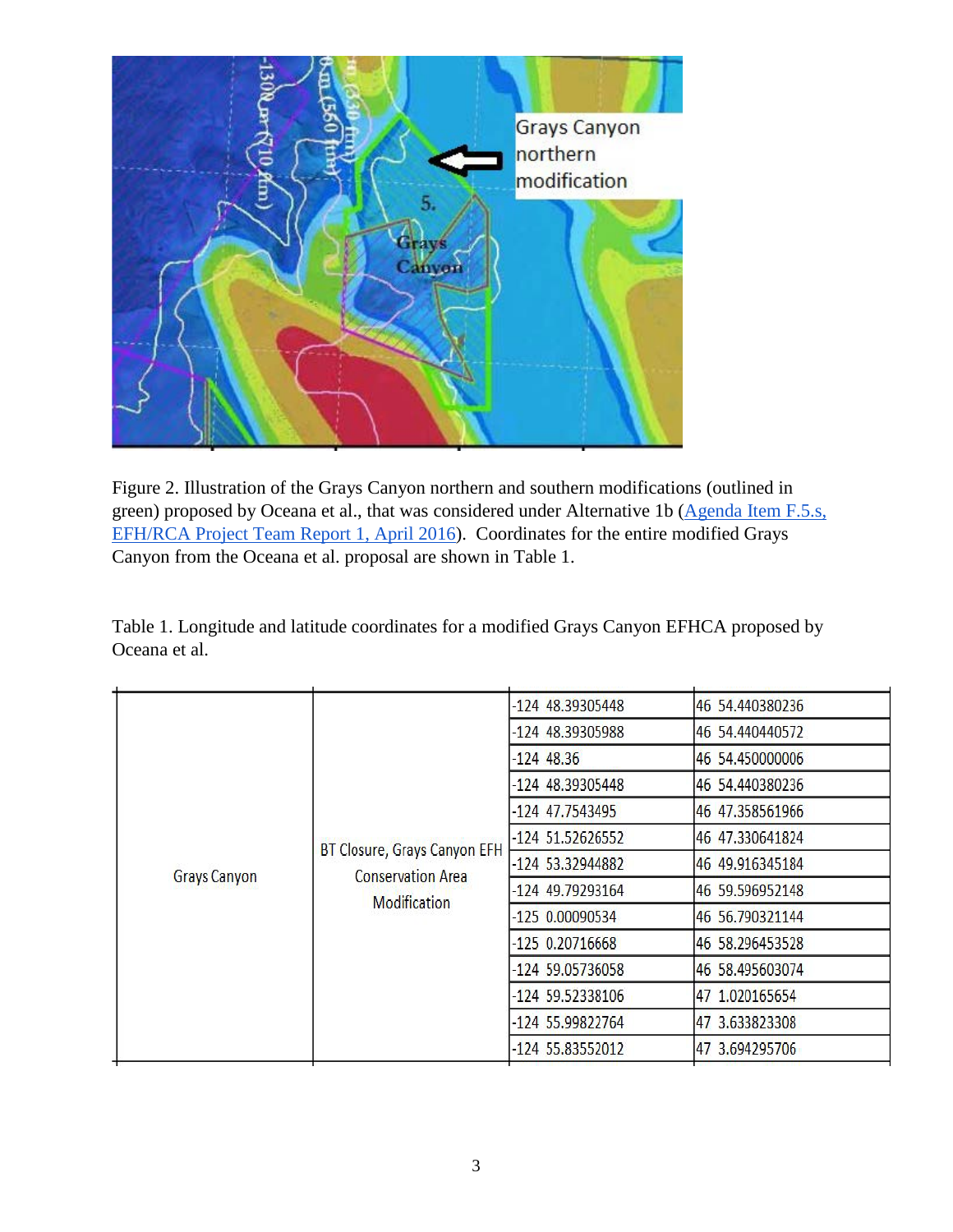In speaking to the motion, we provided the rationale for closing the proposed Grays Canyon EFH Conservation Area to bottom trawling, which was to protect the sensitive habitats within the area. Specifically, the Grays Canyon area includes observed locations of black coral, Gorgonian coral, and a large, unique glass sponge reef, which also includes methane seeps. There are over 2,800 sponge observations at the reef and a video analysis confirmed that rockfish were nine times more likely to be observed in frames with those sponges than without, confirming it as an important refuge for rockfish.

Given that the original Alternative 1b, extended considerably further east than the mapped western boundary of the Quinault U&A provided by NMFS, and that the full extent of the Grays Canyon EFHCA analyzed in Alternative 1b indicated a wide distribution of the habitat that the Council intended to protect with this motion, the purpose of adjoining the Grays Canyon EFH Conservation Area with the Quinault U&A was to avoid having a gap between the two that could be accessed by bottom trawl, which could negate the intent of the proposed bottom trawl closure. However, the area described in the NMFS proposed rule (Figure 3) leaves a significant gap—up to 2 nm at its widest point—of EFH that would be unprotected from bottom trawl activities. In doing so, this effectively reduces the area that had intended to be addressed by motion by as much as 50 percent.



Figure 3. The existing Grays Canyon EFHCA (white) and the northern and southern modifications (green) in the Amendment 28 proposed rule. Gray straight line is the seaward boundary of the Quinault U&A boundary provided by NMFS at the time of the Council's action. The pink, curved line is an approximation of the shoreline that extends offshore 30 nm.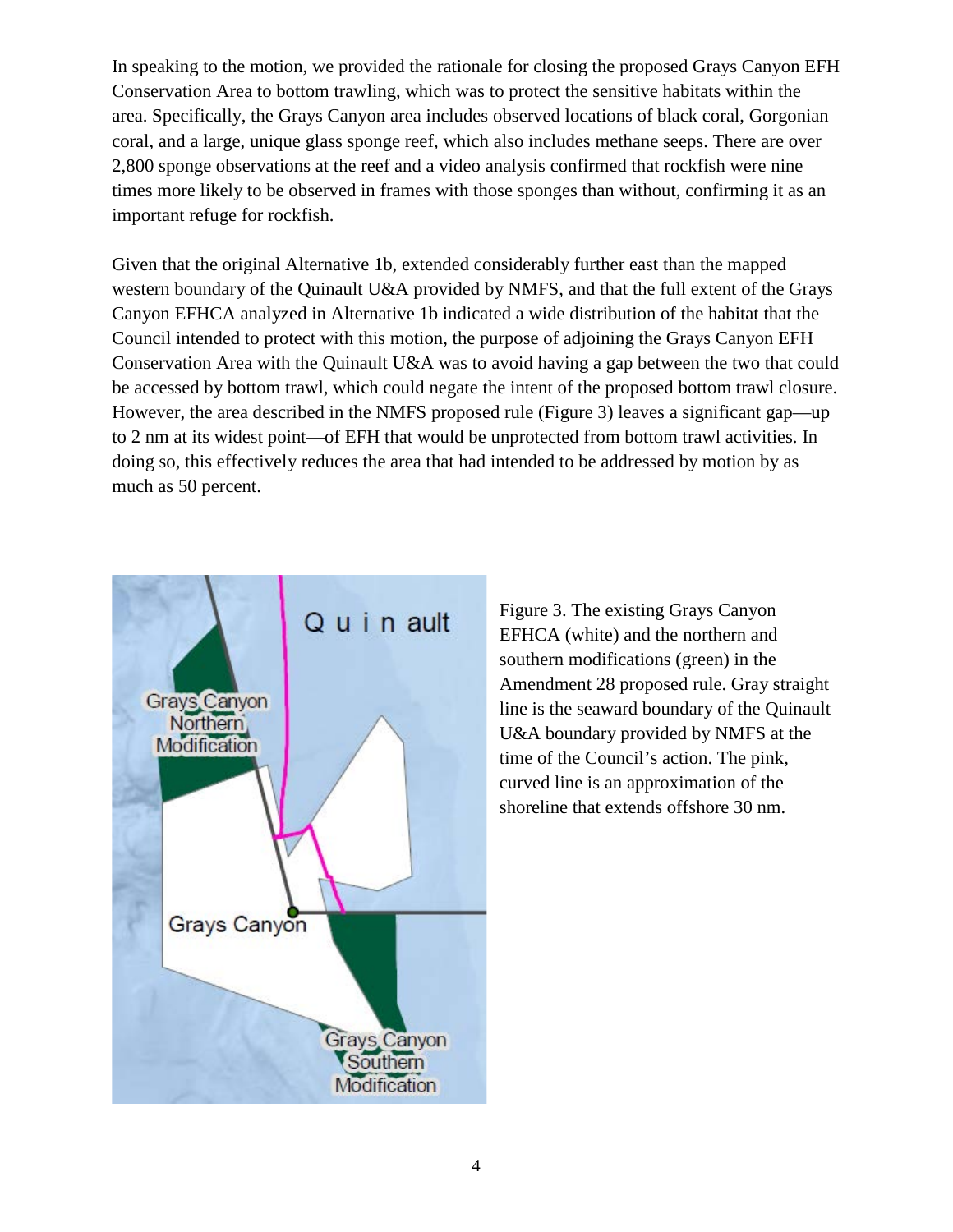WDFW believes that the Grays Canyon EFHCA that more accurately follows the direction provided in the motion (i.e., to use the original Alternative 1b. area as the underlying EFHCA) is described in Figure 4.



Figure 4. Connecting the latitude and longitude points from the Council motion with a line approximating the shoreline that extends offshore 30 nm. Dark green shaded area is based solely on the latitude and longitude coordinates from the Council motion. Light green shaded area would be the additional closed area if connected along the boundaries of the original Alternative 1b (approximation).

As part of the Council's discussion, we also recognized that the litigation on the U&A boundaries was ongoing and that there may be further revisions to the western boundary. We clarified that the intent was for the Council's actions to be compliant with current law. Mr. Anderson further clarified that, should a change in the western boundary for the Quinault U&A result in a desired modification to the EFHCA boundary, then the State and the Quinault Indian Nation could make that request to the Council (again, see Attachment 1).

Given that, our recommendation is to modify the Grays Canyon EFHCA using coordinates that approximate the area shaded in white, dark green, and light green in Figure 4. If, in the future, the adjudicated western boundary of the Quinault U&A is modified such that it overlaps with the Grays Canyon EFHCA, WDFW would welcome a discussion with the Quinault Indian Nation regarding whether to propose revisions to the Grays Canyon EFHCA to the Council.